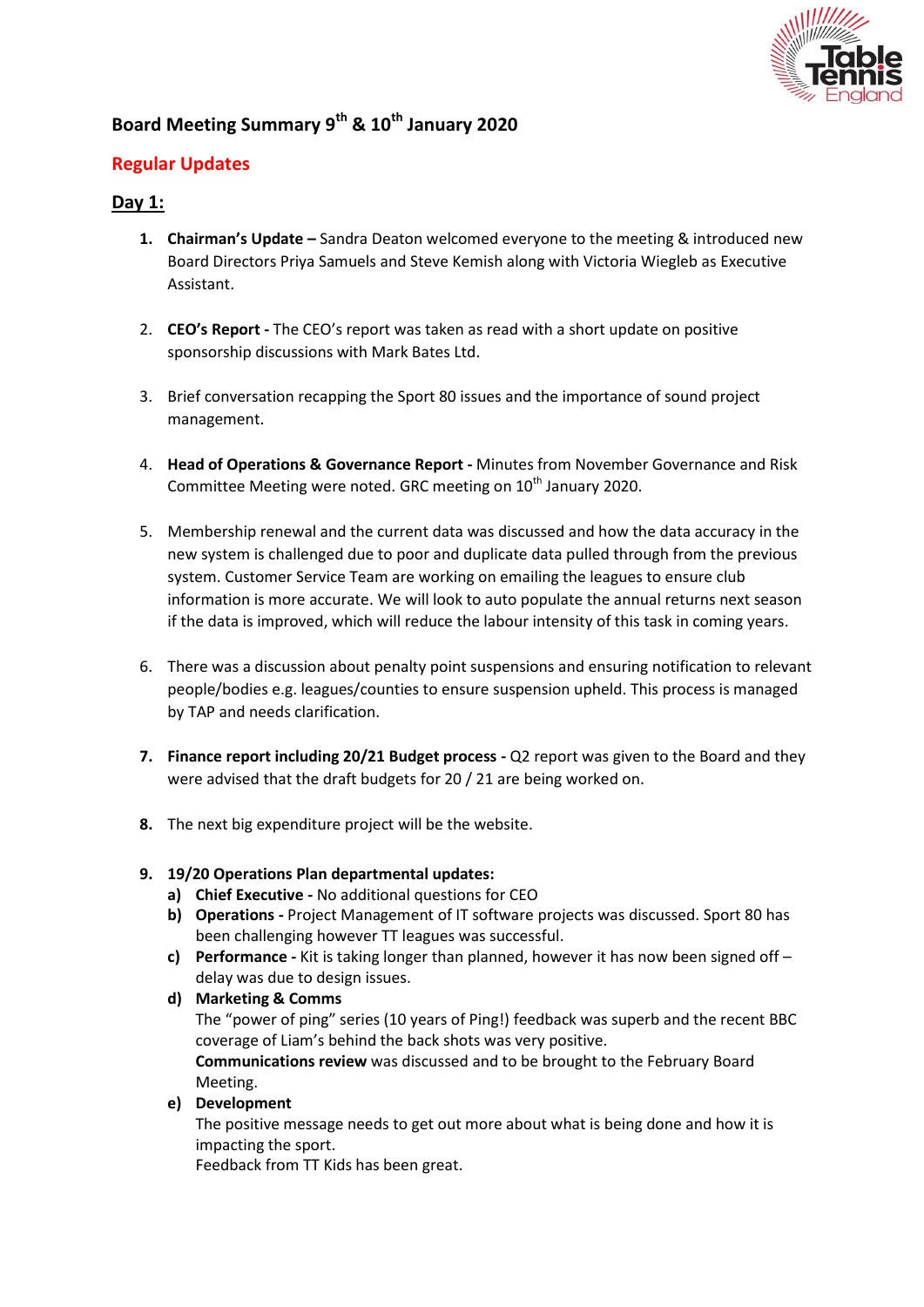

**f) Mass -** No questions raised

### **g) Competitions & Events**

Concern was raised regarding the ongoing drop in numbers of suitable volunteers to organise events.

Equipment supply continues to be an issue.

Competitions and Entry fees proposal to go to Finance Committee.

Online tournament entry module – still experiencing delays with Sport 80 but hope to trial soon.

10. **MAG -** meeting scheduled for Saturday morning 11th Jan.

Two members of MAG have resigned for personal reasons, Brian Keen and Raj Patel Projects on the go currently are Volunteering, Coaching, Ranking Project, IT Systems & Building the Network.

Dean Nabarro, MAG member, is attending later to make a presentation to Board, SLT, Neil Hurford (Chair of MAG) and Estyn Williams (Chair of National Council) and the objective is to get everyone thinking and provoke some ideas / discussions about how we can improve the perceptions of table tennis.

## **11. ITTF / 2026 Update**

Sara Sutcliffe updated the Board on the recent presentation and meetings with the ITTF Executive Committee and CEO in China. Discussions about hosting major events including the Centenary World Championships continue positively.

12. Engaged with UK Sport & GLA on hosting strategy.

## **13. AGM Timetable**

The 2020 AGM timetable was agreed. The Board discussed its proposition in relation to affiliation fees.

#### **14. British League**

The Board considered two proposals from the Committee regarding various processes. These will be communicated to BL Clubs in the coming weeks.